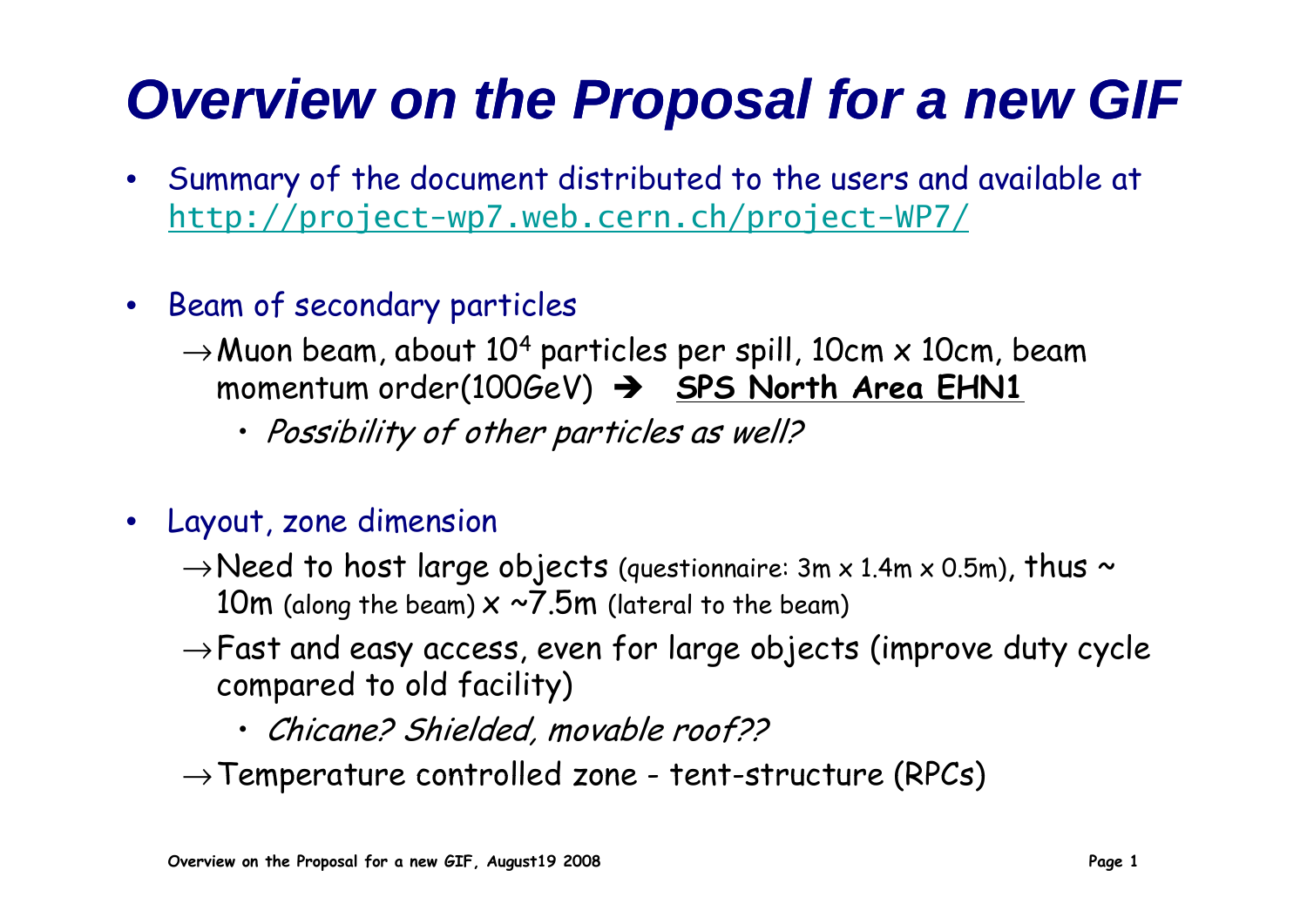## *An early Proposal (I.Efthymiopoulos, Dec'07)*

•GIF++ in the H4 beam line

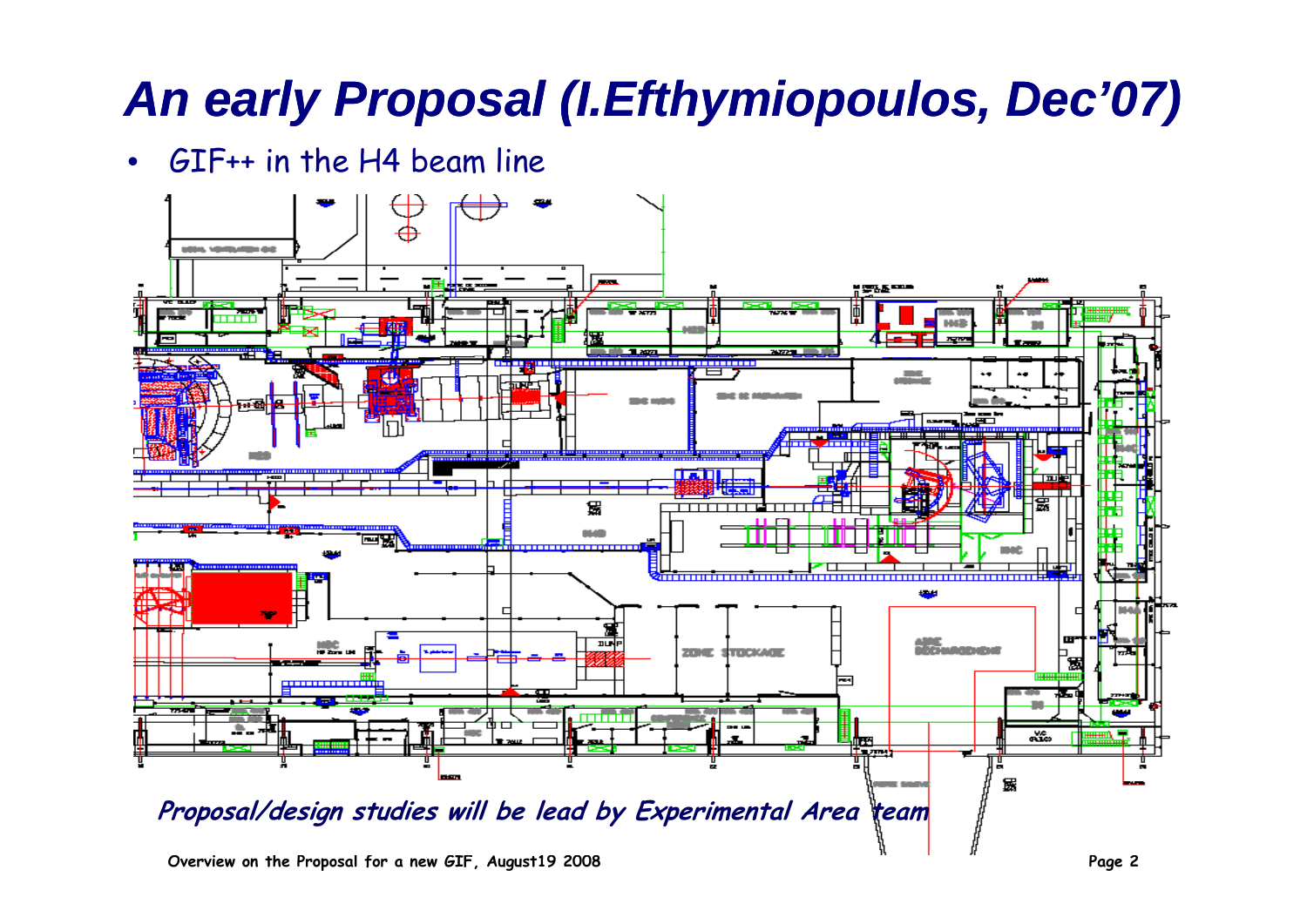## *Overview on the Proposal for a new GIF (cont.)*

- Photon Source
	- $\rightarrow$ Old GIF: 740GBq in 1998, 15rad/h at 50cm
	- →New GIF: ~10xhigher
	- $\rightarrow$ <sup>137</sup>Cs source as old GIF (662keV photons)
	- $\rightarrow$  <sup>60</sup>Co source (1.17MeV + 1.33MeV photons)???
		- Lower conversion efficiency; thicker shielding needed; short life-time (5.2 years)
	- $\rightarrow$ Movable filter system, attenuation up to  $10^5$
	- $\rightarrow$  Second irradiation beam defined by separate collimator?
- Controls
	- $\rightarrow$  Irradiator and beam to be controlled from single console located in Control Room next to area
	- $\rightarrow$  Key feature: remote operation in unattended mode
- Peripheral infrastructure

 $\rightarrow$ Electricity, fire detection system, gas supply, ... see document